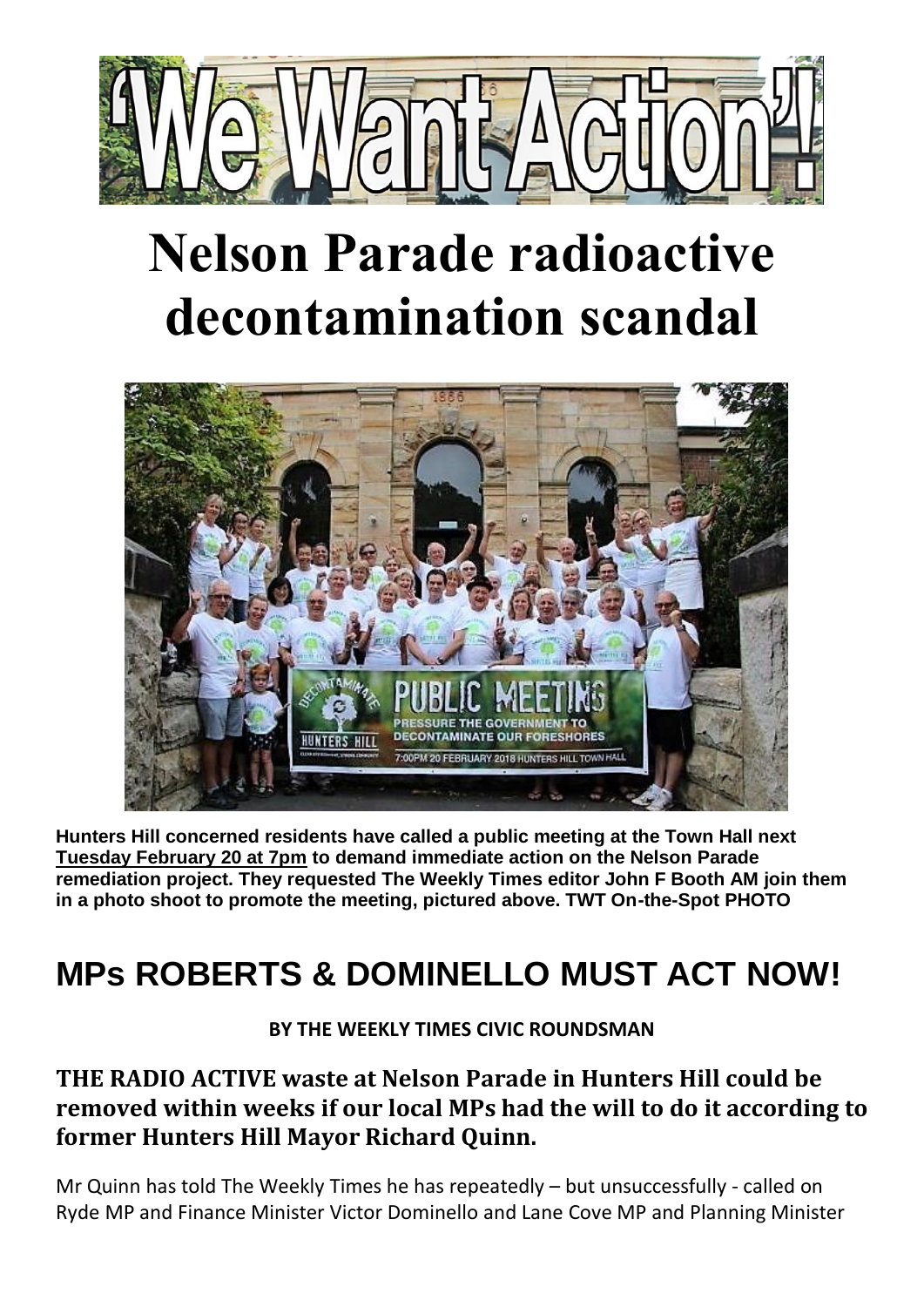Anthony Roberts to stand up for the community and get the site cleaned up as a matter of urgency.





 *Anthony Roberts Minister for Planning Victor Dominello Minister for Property*

"The contaminated site is owned by Property NSW which comes under Victor Dominello's portfolio and signing off on the removal is the responsibility of Anthony Roberts as Planning Minister," Mr Quinn said.

"This site was supposed to have been cleaned up many years ago and where it has been held up is in the signing off and that is all that's holding this up."

Mr Quinn said the waste had been earmarked to go to a licensed and approved site at Kemp's Creek, but the government balked at the option because Kemps Creek residents objected to "silvertails from Hunters Hill" dumping their waste out west.

"The former Minister Andrew Constance pulled the plug on it because Kemps Creek is in a marginal seat," he said.

"The only thing stopping this waste being removed is the political will to do it."

Mr. Quinn said there is strong anecdotal evidence to show that property values in and around Nelson Parade have dropped significantly due to the contamination, on top of residents' concerns about health risks and waste flowing into the Parramatta River.

"I've heard that houses on the market are unable to be sold because when potential buyers do research on Google what pops up is Nelson Parade's radio-active contamination," he said.

"And this issue also impacts on everyone living in the Ryde and Lane Cove electorates because when you have heavy rain all the contamination from Nelson Parade, not just the radio-active contamination, runs down into the Parramatta River."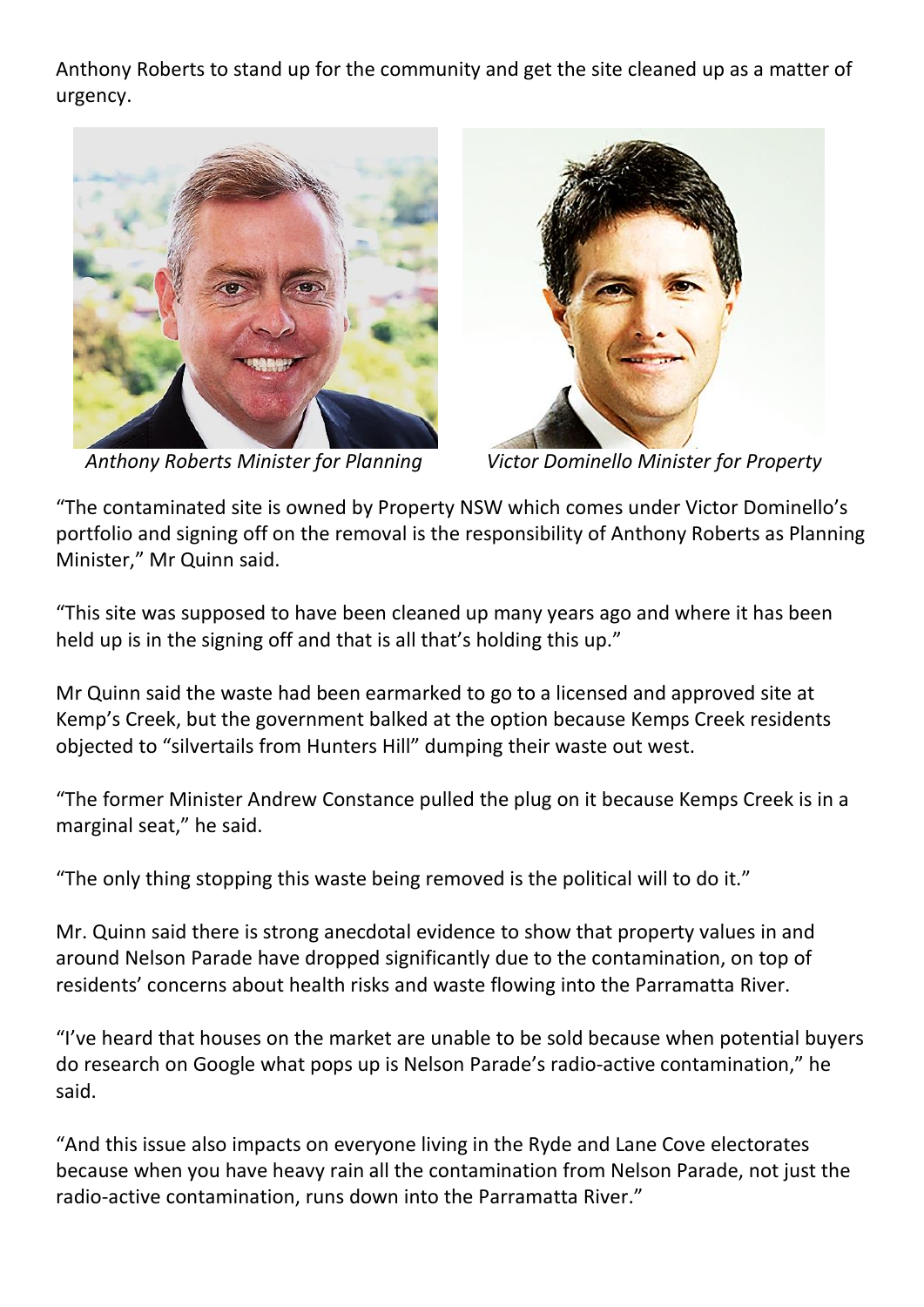Inquiries by The Weekly Times confirmed the radioactive waste can fit into a few small, sealed drums and that it could be stored at any hospital radioactive waste vault.



*Former Hunters Hill Mayor Richard Quinn: "The contaminated site is owned by Property NSW which comes under Victor Dominello's portfolio and signing off on the removal is the responsibility of Anthony Roberts as Planning Minister"*

"Lidcombe Hospital, for example has a storage facility and all the government needs to do is sift the contamination and store it, it is a normal practice and what we're saying to our local MPs is get it done," Mr. Quinn said.

The history of the radio-active waste at Kemps Creek goes back more than 100 years, when an industrial site was located there.

"This has gone on too long, with previous Labor governments failing to do anything about it and I stress, again, all that is stopping this waste being removed is a political will to do it," he said.

Mr. Quinn declined to comment on Lane Cove and Ryde being marginal seats and the potential political damage for Mr. Roberts and Mr. Dominello.

#### **NOTE: A PUBLIC MEETING IS BEING HELD IN HUNTERS HILL TOWN HALL NEXT TUESDAY NIGHT 20 FEB AT 7PM. ALL ARE INVITED.**

The Weekly Times 14 February 2018 <http://www.weeklytimes.com.au/we-want-action/>